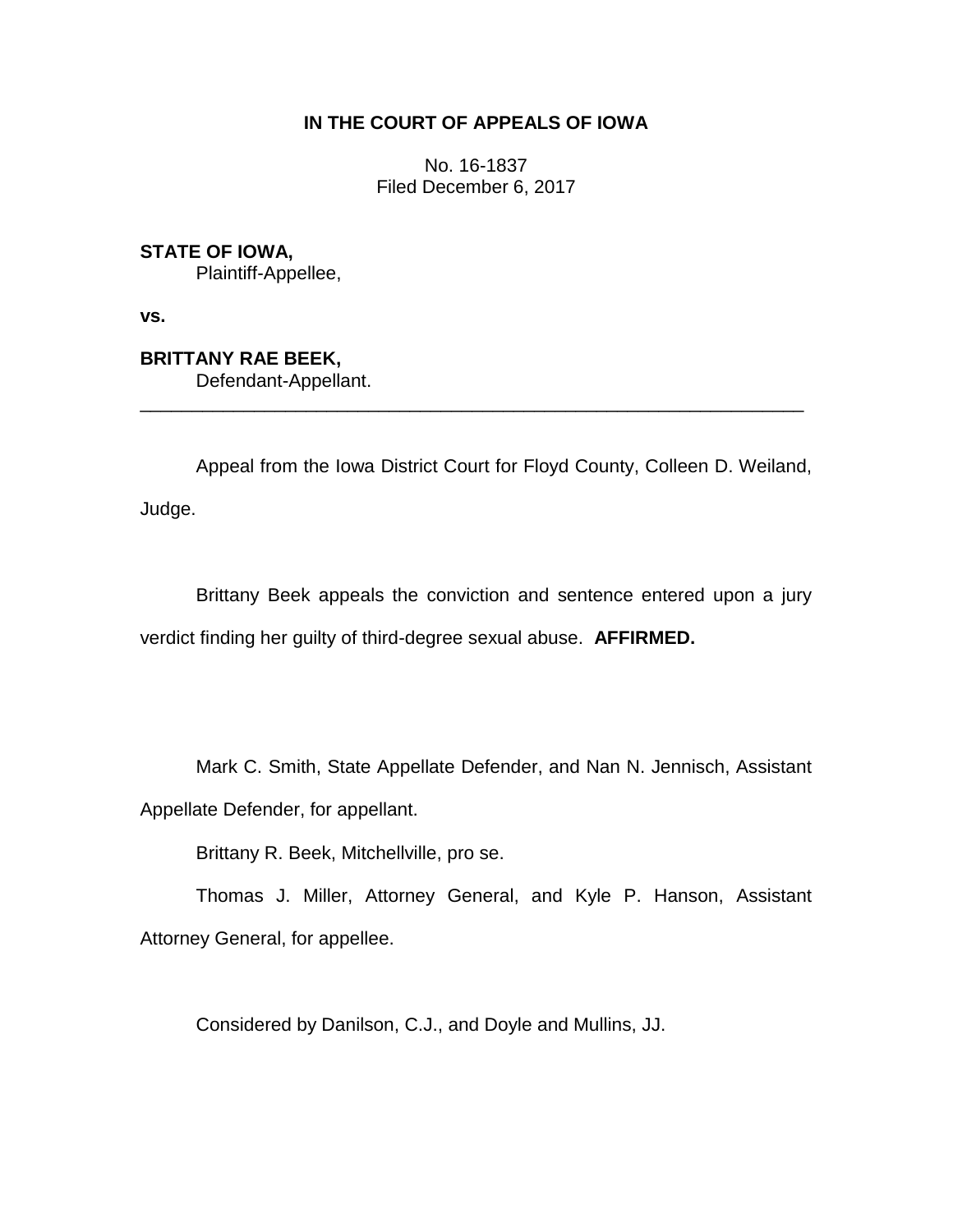**MULLINS, Judge.**

Brittany Beek appeals the conviction and sentence entered upon a jury verdict finding her guilty of third-degree sexual abuse, a class "C" felony. *See* Iowa Code  $\S$  709.4(1)(b)(3)(d), (2) (2016). Beek contends (1) the jury's guilty verdict "is not supported by the weight of evidence" and (2) the district court erred in failing to exercise its discretion in sentencing.

## **I. Background Facts and Proceedings**

On May 10, 2016, two juvenile girls, S.R. and K.S.-H., respectively sixteen and fifteen years old at the time, ran away from a youth shelter. The following day, while they were still on the run, S.R. contacted Beek, a twenty-seven year old, for a place to stay. Beek picked the girls up and eventually transported them to her home. That evening, the three of them watched a movie, *Fifty Shades of Grey*, in Beek's bedroom and "hung out until about one or two in the morning." In the night, Beek pursued sexual activities with the girls, inserting a dildo into S.R.'s vagina and using a pink vibrator and glass dildo on K.S.-H. Both girls unequivocally testified at trial that Beek inserted the various sex toys in their vaginas.

The next day, the girl's contacted S.R.'s ex-boyfriend, Cameron, for a ride and covertly left Beek's residence. After picking up the girls, Cameron advised them he was going to turn them in to law enforcement. After a struggle, the girls got away from Cameron and "ran through a field." When police officers subsequently found the girls in the field, S.R. was transferred to a detention facility and K.S.-H. back to the youth shelter. S.R. advised the staff at her detention facility of the prior evening's events. She subsequently relayed the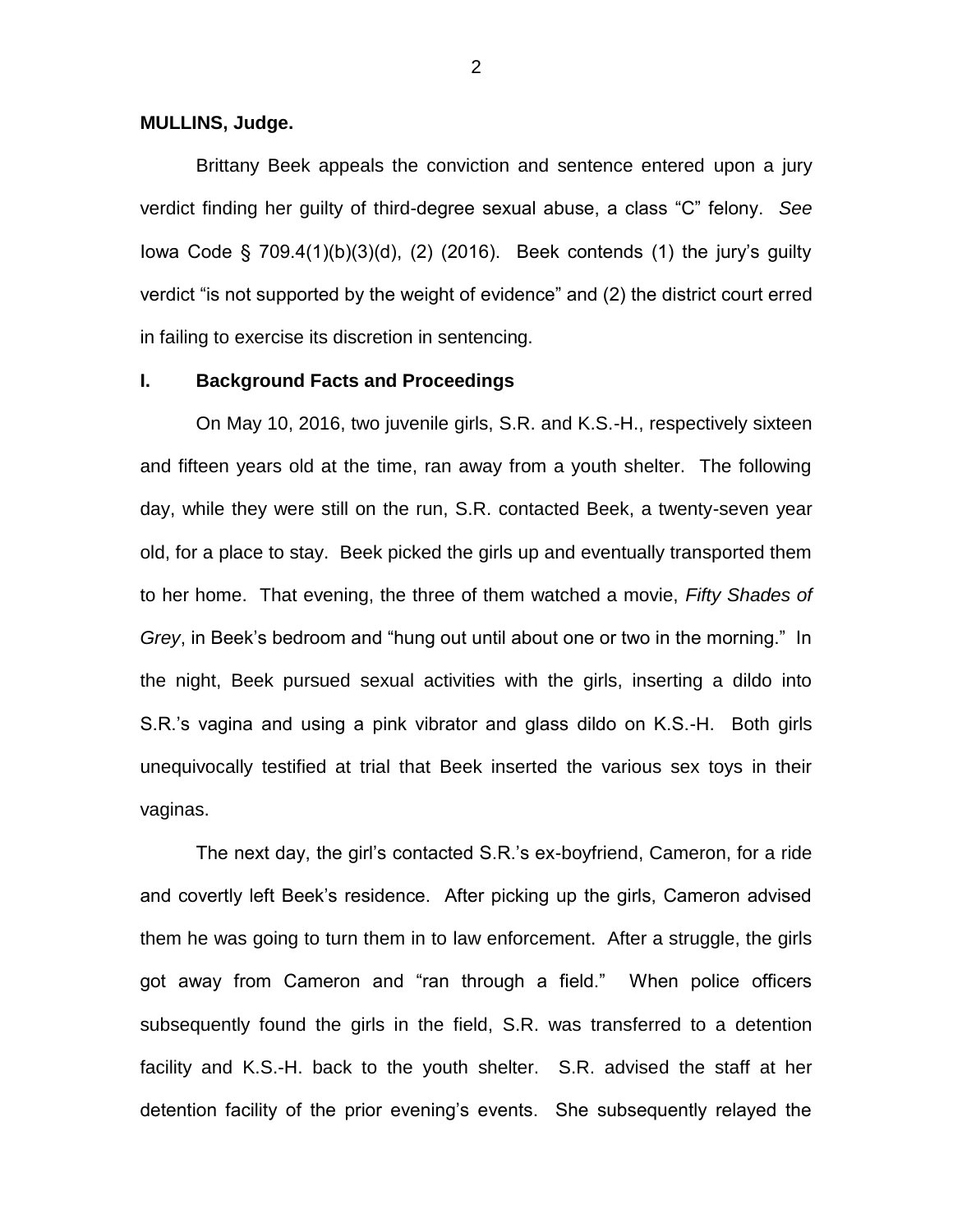same information to a detective with the local sheriff's office. Both girls were transported to the hospital for medical examination and forensic interviews. Both girls advised medical personnel and interviewers that Beek sexually assaulted them.

Law enforcement obtained a warrant to search Beek's residence. Upon a search of Beek's bedroom, officers found various sex toys and some of the girls' clothing. In a subsequent interview with a police officer, Beek verified the girls spent the night at her house the prior evening but denied any sexual contact occurred. The division of criminal investigation performed DNA testing on two of the sex toys. S.R.'s DNA was found on one of the toys. Two DNA profiles were found on the other toy, one belonging to Beek. There was an insufficient amount of DNA present to determine the identity of the second contributor.

Beek was charged with two counts of third-degree sexual abuse, one count as to K.S.-H. and one count as to S.R. A jury found Beek guilty of the count pertaining to K.S.-H. $^1$  The district court denied Beek's subsequent motion for a new trial and in arrest of judgment. The court sentenced Beek to a term of incarceration not to exceed ten years, ordered her to register as a sex offender, placed her under the supervision of the Iowa Department of Corrections for life, and imposed a suspended fine, civil penalty, victim restitution, and various surcharges. Beek appeals. Additional facts may be set forth below as are relevant to the issues raised on appeal.

 $\overline{a}$ 

 $1$  The statutory formulation under which Beek was convicted provides: "A person commits sexual abuse in the third degree when the person performs a sex act" on another, "[t]he other person is fourteen or fifteen years of age," "[t]he person is four or more years older than the other person," and they were "not at the time cohabiting as husband and wife." Iowa Code § 709.4(1)(b)(3)(d).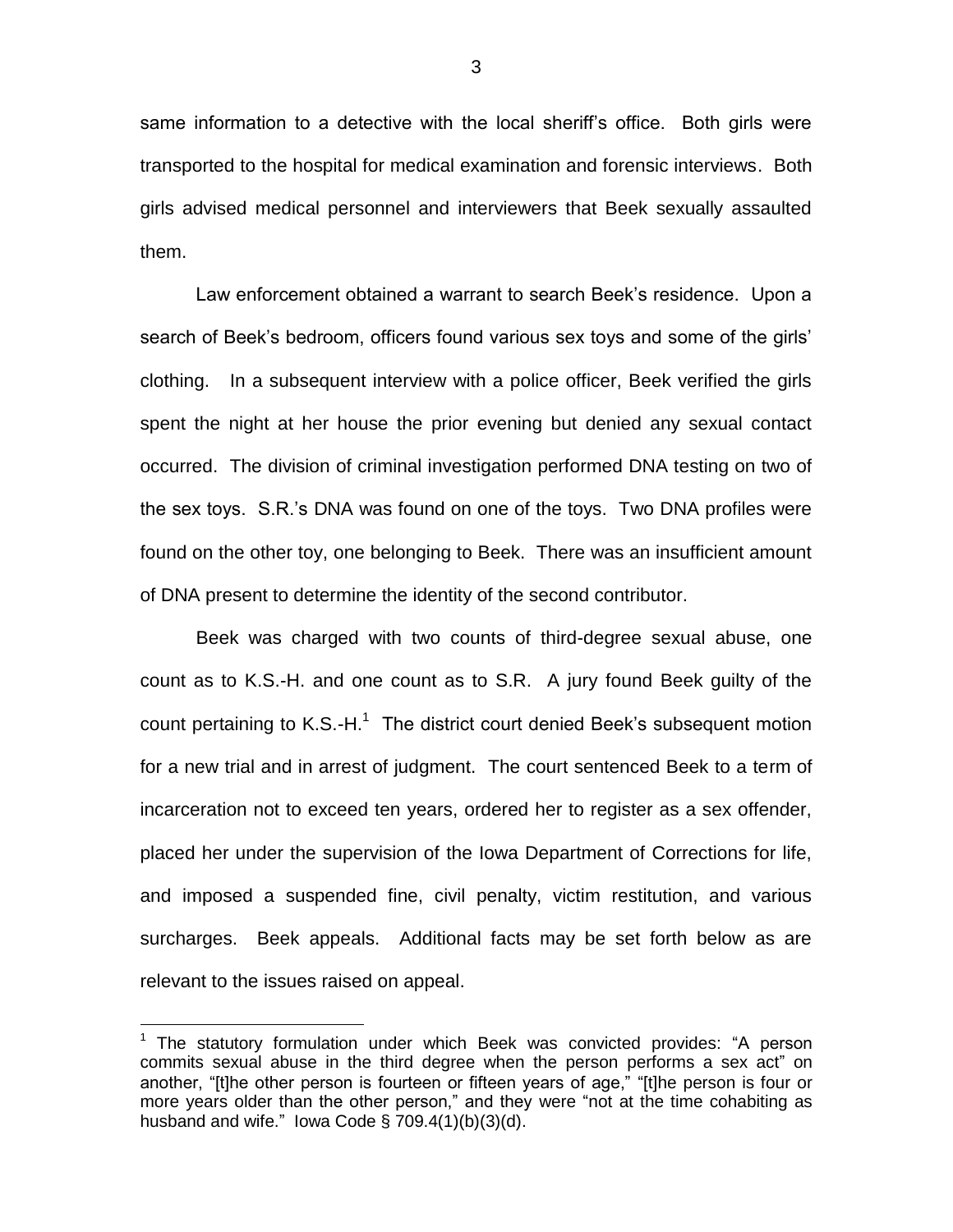## **II. Weight of the Evidence**

In her motion for a new trial and in arrest of judgment, Beek argued, among other things, that the jury's verdict was not supported by the weight of the evidence. She repeats this argument on appeal. We review the district court's denial of a motion for a new trial and a motion in arrest of judgment for an abuse of discretion. *State v. Smith*, 753 N.W.2d 562, 564 (Iowa 2008) (arrest of judgment); *State v. Reeves*, 670 N.W.2d 199, 202 (Iowa 2003) (new trial). "An abuse of discretion will only be found where the trial court's discretion was exercised on clearly untenable or unreasonable grounds." *Smith*, 753 N.W.2d at 564. Where, as here, a claim is made that the verdict is contrary to the weight of the evidence, "the verdict may be set aside and a new trial granted" if "the court reaches the conclusion that the verdict is contrary to the weight of the evidence and that a miscarriage of justice may have resulted." *State v. Serrato*, 787 N.W.2d 462, 471–72 (Iowa 2010) (quoting *State v. Ellis*, 578 N.W.2d 655, 658– 59 (Iowa 1998)). "A verdict is contrary to the weight of the evidence where 'a greater amount of credible evidence supports one side of an issue or cause than the other.'" *State v. Shanahan*, 712 N.W.2d 121, 135 (Iowa 2006) (quoting *Ellis*, 578 N.W.2d at 658).

In support of her argument, Beek first points to K.S.-H.'s testimony at trial, during which she frequently answered questions with the response, "I don't remember." We interpret this as a challenge to the witness's credibility. Although it is true K.S.-H. was unable to recall some of the miniscule details surrounding the evening in question, she was able to unequivocally testify that Beek sexually assaulted her. This material testimony aligned with that of the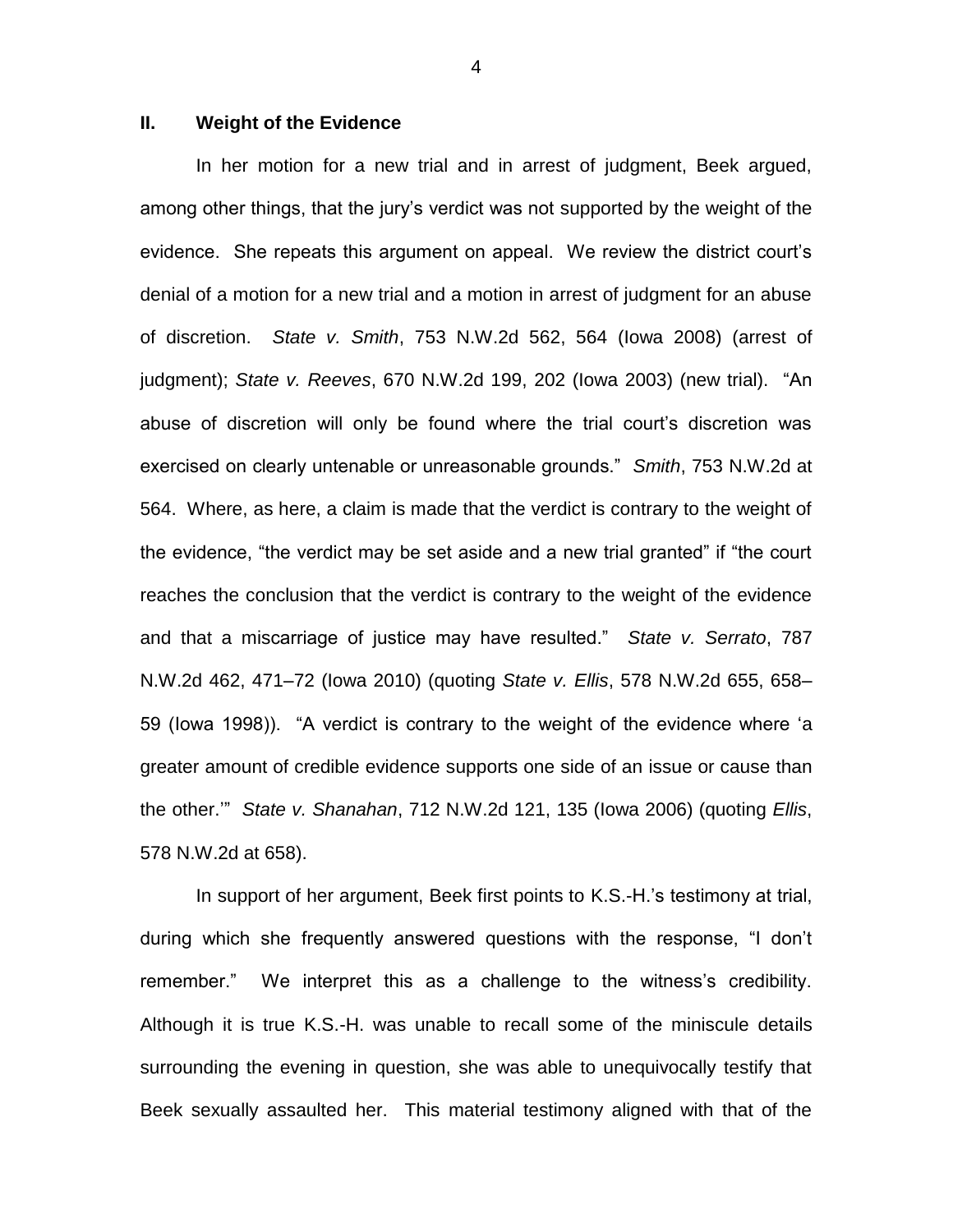other alleged victim, as well as most of the other evidence presented by the State. In any event, "[t]he jury is free to believe or disbelieve any testimony as it chooses and to give weight to the evidence as in its judgment such evidence should receive." *State v. Thornton*, 498 N.W.2d 670, 673 (Iowa 1993). "In fact, the very function of the jury is to sort out the evidence and 'place credibility where it belongs.'" *Id.* (quoting *State v. Blair*, 347 N.W.2d 416, 420 (Iowa 1984)). Beek next points to the lack of physical evidence linking her to the crime. The law is clear, however, that a "victim's accusation need not be corroborated by physical evidence." *State v. Hildreth*, 582 N.W.2d 167, 170 (Iowa 1998); *accord State v. Knox*, 536 N.W.2d 735, 742 (Iowa 1995) (noting direct physical evidence is not a necessary prerequisite to conviction). The lack of physical evidence does not tip the scales against the jury's finding of guilt.

We cannot say the evidence preponderates heavily against the jury's finding of guilt. We therefore conclude the district court did not abuse its discretion in denying Beek's motion for a new trial and in arrest of judgment on weight-of-the-evidence grounds.

#### **III. Sentencing**

Beek contends the district court improperly failed to exercise its discretion in sentencing. She specifically argues "[t]he court incorrectly believed that it was restricted to just two choices under the law, either the maximum of ten years in prison or no incarceration along with probation" and its failure to consider other sentencing options amounted to a failure to exercise discretion. "When a sentencing court has discretion, it must exercise that discretion," and "[f]ailure to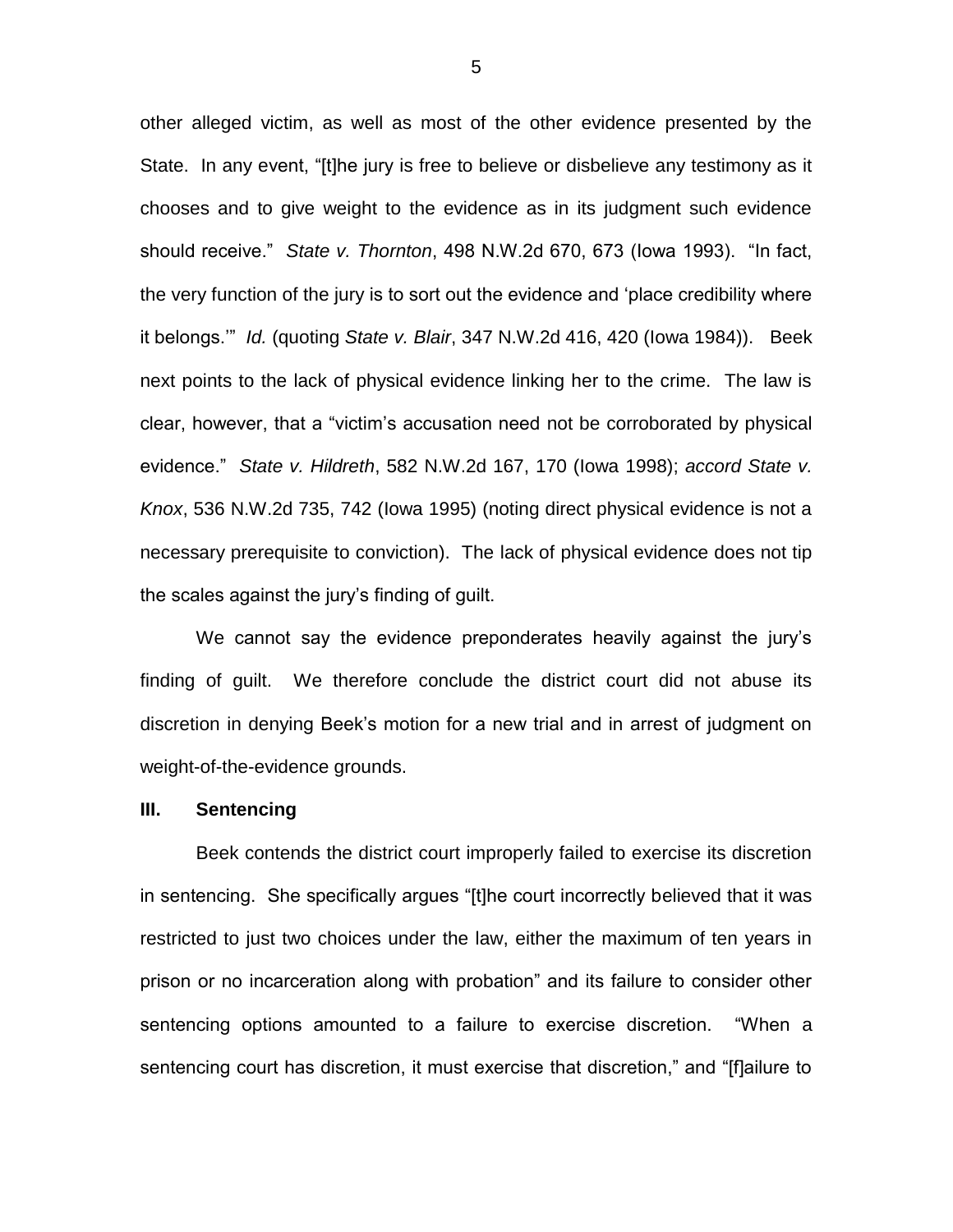exercise that discretion calls for a vacation of the sentence and a remand for resentencing." *State v. Ayers*, 590 N.W.2d 25, 27 (Iowa 1999).

At the sentencing hearing, the district court solicited sentencing recommendations from the parties. The State, concurring with the recommendation contained in the presentence investigation report, recommended a term of imprisonment not to exceed ten years. Beek argued for a suspended sentence and probation. The court explained:

So I have considered whether a suspended sentence and probation are appropriate. And let me just tell anybody that doesn't know this. I really only have two choices here. Iowa law mandates that I sentence Ms. Beek to a ten-year—well, indeterminate up to ten years and the parole board would decide if she goes to prison, how long that would actually be. I don't get to choose between now and ten. It's just ten. Or up to ten. And then I decide is it suspended and she's on probation, or is it not suspended and she goes to prison. So, Ms. Beek, those are the two choices that I'm choosing between.

I did consider a suspended sentence and whether you could be rehabilitated in the community, and I did consider suspended sentence and whether we can protect the community members while you're in the community. But your history suggests to me we cannot. You have a history of some assaultive behavior that prior probations and prison terms have not been able to correct or deter you from further criminal activity, and you have been on probation that wasn't successful and just recently convinces me that we cannot accommodate what is necessary for your rehabilitation and protection in the community.

So I am imposing an indeterminate term in the Iowa state prison system of up to ten years. The term of imprisonment is not suspended.

Beek contends this language reveals "the court incorrectly believed that it

was limited to two options at sentencing, either prison or a suspended sentence

with probation," and its failure to consider other options, such as probation

coupled with a deferred judgment or suspended sentence, amounted to a failure

to exercise its discretionary authority.